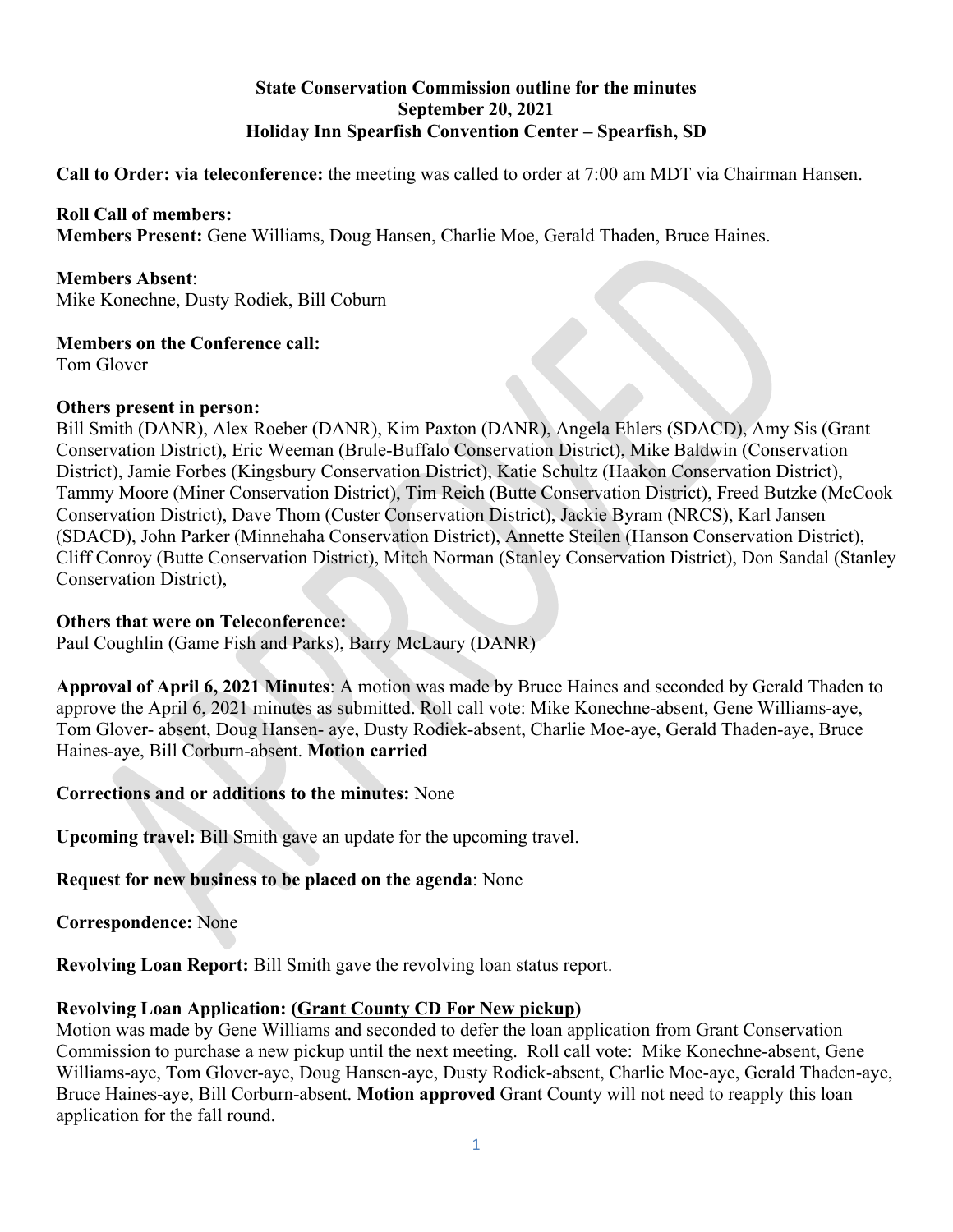## **Grant Program/Updates/Changes/Amendments:** Bill Smith gave an update

### **Grant Extension/Amendment Request (6 total)**

A one-year Extension **request was made by the Brule-Buffalo Conservation District Grant #2020-CSW-029 Renovation & Tree Planting.** A motion was made by Gerald Thaden, seconded to approve the one-year extension. Roll Call vote: Mike Konechne-absent, Gene Williams-aye, Dusty Rodiek-absent, Tom Glover-aye, Doug Hansen-aye, Charlie Moe-aye, Gerald Thaden-aye, Bruce Haines-aye, Bill Corburn-absent. **Motion carried** 

A one-year Extension **request was made by the Custer Conservation District Grant # 2021-CSW-023- Thinning for a Resilient Forest.** A motion was made by Charlie Moe, seconded to approve the one-year extension. Roll Call vote: Mike Konechne-absent, Gene Williams-aye, Dusty Rodiek-absent, Tom Glover-aye, Doug Hansen-aye, Charlie Moe-aye, Gerald Thaden-aye, Bruce Haines-aye, Bill Corburn-absent. **Motion carried**

A one-year Extension **request was made by the Lawrence Conservation District Grant #2021-CSW-016 Thinning for Forest Health.** A motion was made by Charlie Moe, seconded to approve the one-year extension. Roll Call vote: Mike Konechne-absent, Gene Williams-aye, Dusty Rodiek-absent, Tom Glover-aye, Doug Hansen-aye, Charlie Moe-aye, Gerald Thaden-aye, Bruce Haines-aye, Bill Corburn-absent. **Motion carried** 

A one-year Extension **request was made by the McPherson County Conservation District Grant #2020- CSW-021 Tree Project Health to expire on June 30, 2022.** A motion was made by Gerald Thaden, seconded by Bruce Haines to approve the one-year extension. Roll Call vote: Mike Konechne-absent, Gene Williams-aye, Dusty Rodiek-absent, Tom Glover-aye, Doug Hansen-aye, Charlie Moe-aye, Gerald Thaden-aye, Bruce Hainesaye, Bill Corburn-absent. **Motion carried**

A one-year Extension **request was made by the Miner Conservation District Grant #2020-CSW-024 for Soil Health Improvement.** A motion was made by Gene Williams, seconded to approve the one-year extension. Roll Call vote: Mike Konechne-absent, Gene Williams-aye, Dusty Rodiek-absent, Tom Glover-aye, Doug Hansen-aye, Charlie Moe-aye, Gerald Thaden-aye, Bruce Haines-aye, Bill Corburn-absent. **Motion carried**

A request was made by the Davison County Conservation District Grant #2020-CSW-010 Cover Crop Grazing to add Sanborn County to the grant. A motion was made by Gene Williams, seconded to approve request. Roll Call vote: Mike Konechne-absent, Gene Williams-aye, Dusty Rodiek-absent, Tom Glover-aye, Doug Hansenaye, Charlie Moe-absent, Gerald Thaden-aye, Bruce Haines-aye, Bill Corburn-absent. **Motion carried**.

**Grant Status-FINAL REPORTS:** Bill Smith gave a report on the final reports that are in the binders.

### **Commission Member reports: None**

**SDACD Partner Retreat:** Angela Ehlers gave a report on the SDACD Retreat

**2022 Cost Share Docket Comments**: Alex Roeber informed the commission on a memo that was sent out to all the conservation districts detailing how to request changes for the 2022 cost share docket.

### **Soil Award (Roberts Conservation District):**